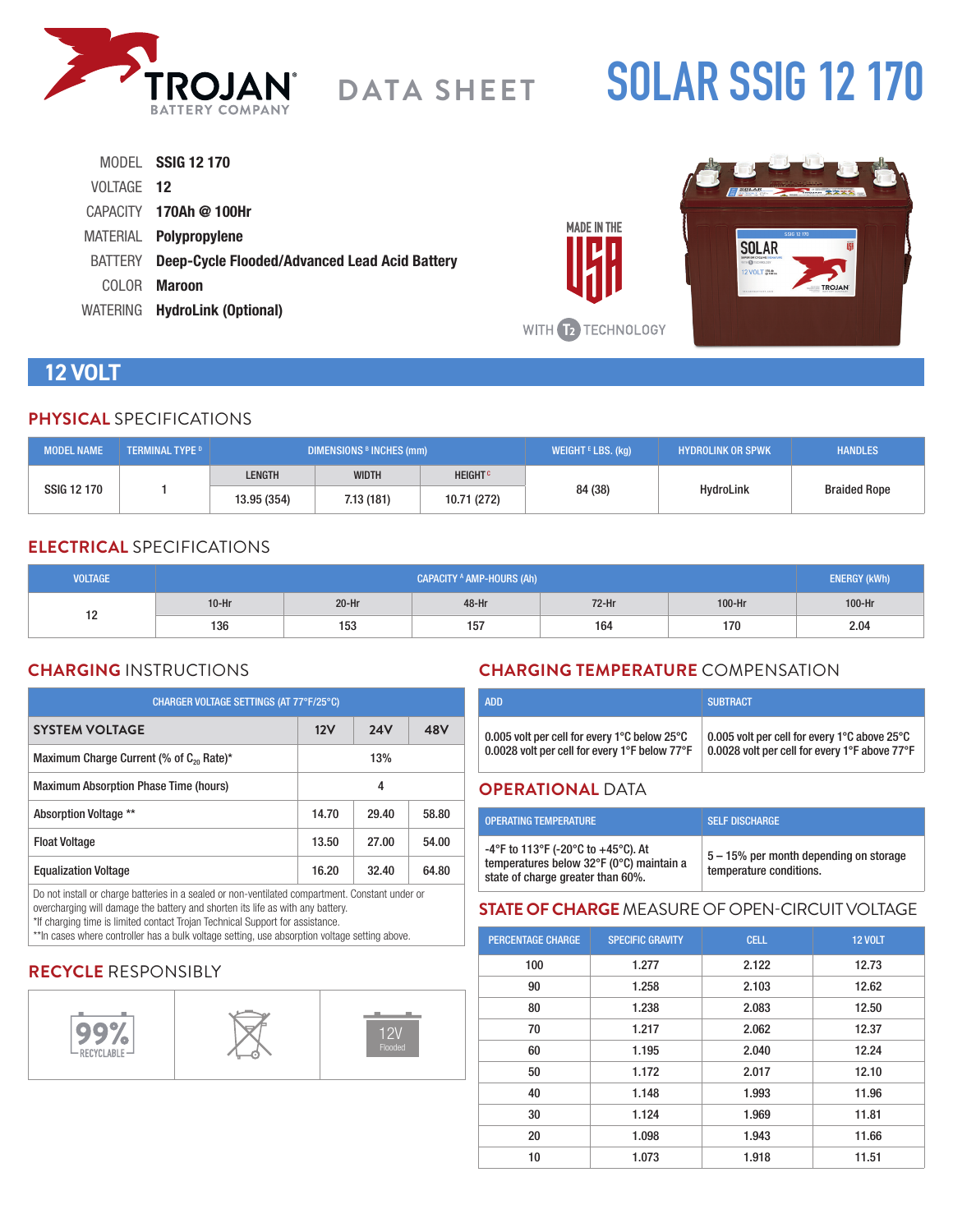



#### **PERCENT CAPACITY VS. TEMPERATURE** 140 60 50 120 40 100 30 80 20 Temperature (F) Temperature (C)Temperature (F) Temperature (C) Temperature (F) Temperature (C) 60 10 40  $\theta$ 20 -10  $\overline{0}$  $-20$ -20 -30 -40 ــا 40-<br>0% 0% 20% 40% 60% 80% 100% 120% Percent of Available Capacity Percent of Available Capacity

# **EXPECTED LIFE** VS. TEMPERATURE

Chemical reactions internal to the battery are driven by voltage and temperature. The higher the battery temperature, the faster chemical reactions will occur. While higher temperatures can provide improved discharge performance the increased rate of chemical reactions will result in a corresponding loss of battery life. As a rule of thumb, for every 10°C increase in temperature the reaction rate doubles. Thus, a month of operation at 35°C is equivalent in battery life to two months at 25°C. Heat is an enemy of all lead acid batteries, FLA, AGM and gel alike and even small increases in temperature will have a major influence on battery life.

### **\*PERIODIC** CHARGE

#### **FREQUENCY**

Provide a periodic freshening charge to maintain a SOC greater than the threshold of 70%.